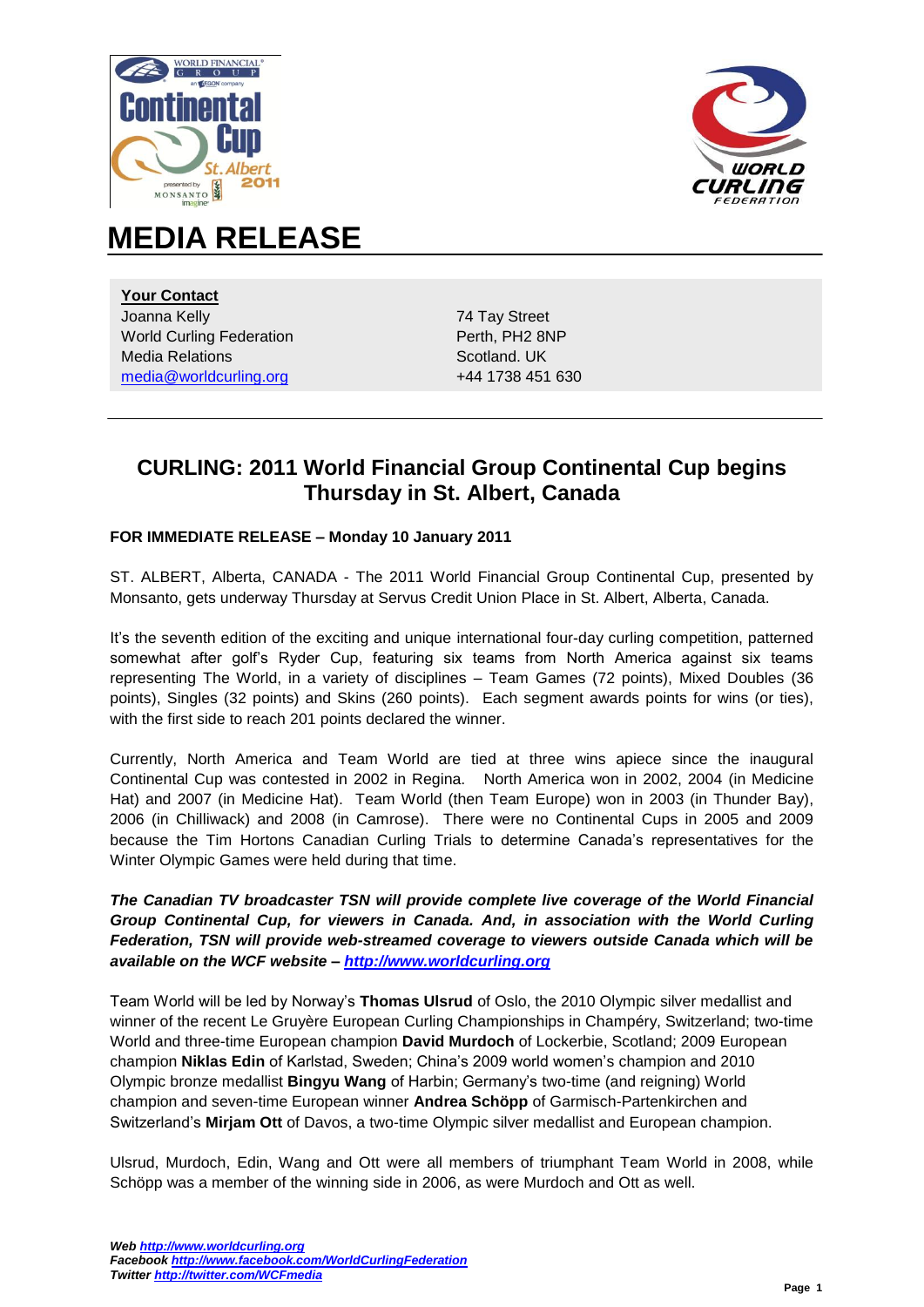



# **MEDIA RELEASE**

The captain for Team World is 2002 Olympic gold medallist **Pål Trulsen** of Norway while Sweden's **Peja Lindholm**, a three-time world champion, is the coach, the same positions they held when directing Team World to victory at the 2008 Continental Cup in Camrose, Alberta. Trulsen also won the event twice as a curler, in 2003 and 2006, while Lindholm was a member of the winning side in 2003.

North America will be represented by four teams from Canada – skipped by Edmonton's 2010 Olympic gold medallist **Kevin Martin** and the reigning men's world champion **Kevin Koe**; Calgary's **Cheryl Bernard**, silver medallist at the 2010 Winter Olympics in Vancouver and Winnipeg's **Jennifer Jones**, a four-time Canadian women's champion and 2008 Ford Worlds winner and two teams from the United States - current national champions **Pete Fenson** of Bemidji, Minnesota and **Erika Brown,** a Madison, Wisconsin native now living in Oakville, Ontario.

Martin was a member of the winning North American side in 2002 while Jones helped engineer a home side win in 2007. Brown won as a member of North America in 2002 and 2004.

The North America captain is former world champion **Neil Harrison** of Newmarket, Ontario while the coach will be three-time Brier and two-time world champion **Rick Lang** of Thunder Bay.

Team games, at eight ends only, will be played Thursday and Friday, as will two Mixed Doubles sessions. On Saturday, the A and B Skins games, including Mixed Skins, will be held, along with the Singles competition. On Sunday, the women's and men's final (C) Skins games will be contested.

#### *This year, the winning side will receive \$52,000 Cdn (\$2,000 per member, including captain and coach), while the losing side gets \$26,000 (\$1,000 per member, including captain and coach). As well, the side which wins the final Men's Skins game will receive an additional \$13,000.*

The World Financial Group Continental Cup, which is being staged in a new time slot this year after having been previously conducted in late November or December, is a joint venture of the Canadian Curling Association, World Curling Federation and United States Curling Association.

### END

**For information and other requests, please phone the Media Room in the Performance Arena at +1-780-458-0461.** Draw results will be instantly available on the Canadian Curling Association website [http://www.curling.ca](http://www.curling.ca/)

Draw tickets can still be purchased online at seasonofchampions.ca, by calling Ticketmaster at +1-780-451-8000 or by visiting the Ticketmaster Box Office at Servus Credit Union Place.

Media Contacts Onsite: Joanna Kelly Media Relations World Curling Federation [media@worldcurling.org](mailto:media@worldcurling.org) +372 592 442 35

Jeff Timson Coordinator, Media Canadian Curling Association itimson@curling.ca +1 613-698-7112